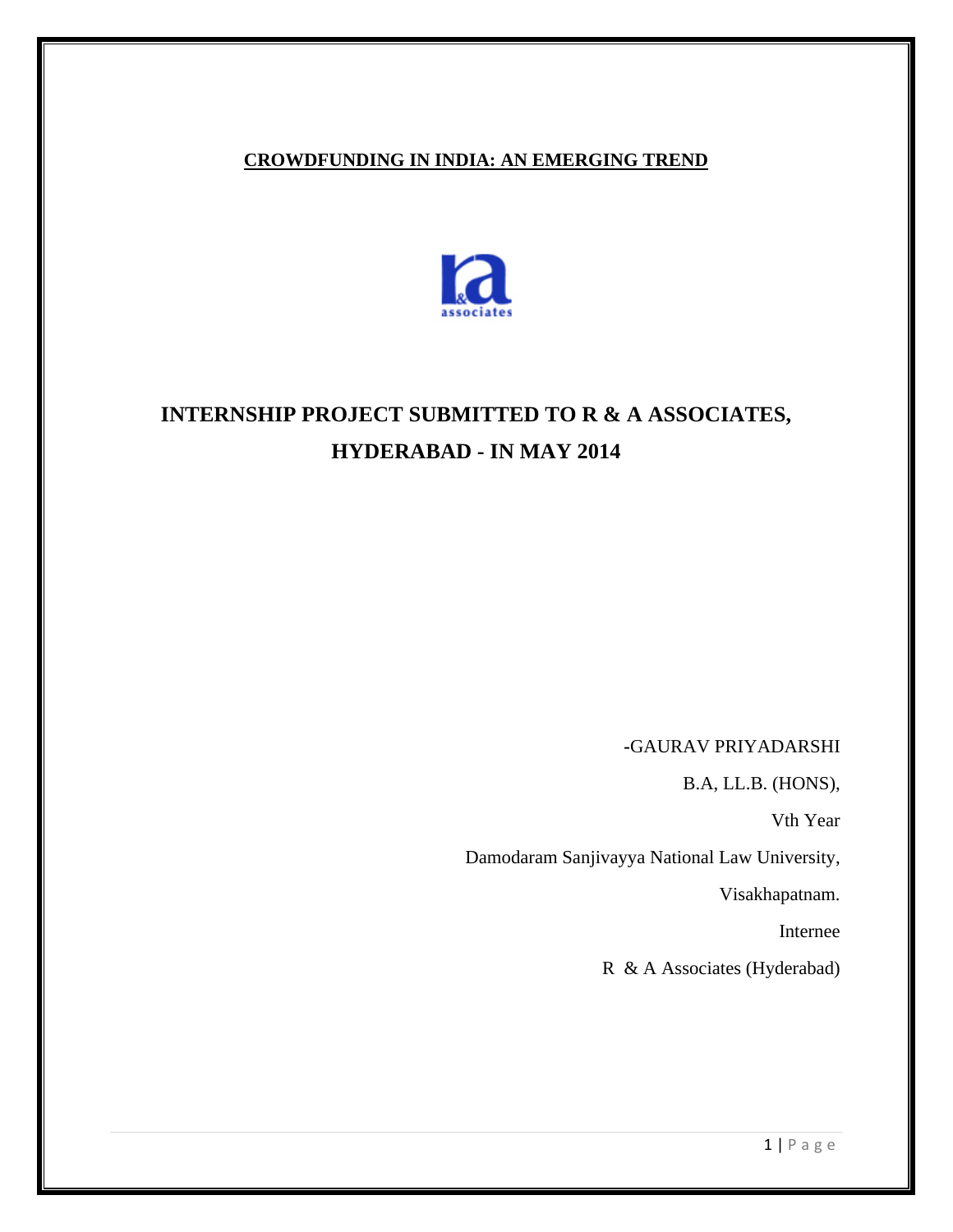#### **INTERNSHIP DURING THE MONTH OF MAY, 2014**

During the month of May, 2014, I, Gaurav Priyadarshi, B.A., LL.B.(Hons.) Vth Year Student, Damodaram Sanjivayya National Law University, Visakhapatnam, interned with R & A Associates, Hyderabad under the tutelage of Mr. Prashant Jain, Senior Associate, R & A Associates, Hyderabad. As a part of my internship, I was asked to research on the key topics of Crowdfunding and its present status in India prevailing in this regard as well as to substantiate it with certain examples and related scams. The project report, **"Crowdfunding in India : An Emerging Trend"**, is an attempt in understanding the present scenario and its legal status in India at large as well as important aspects of its challenges and its relevancy in Indian film industry with certain examples.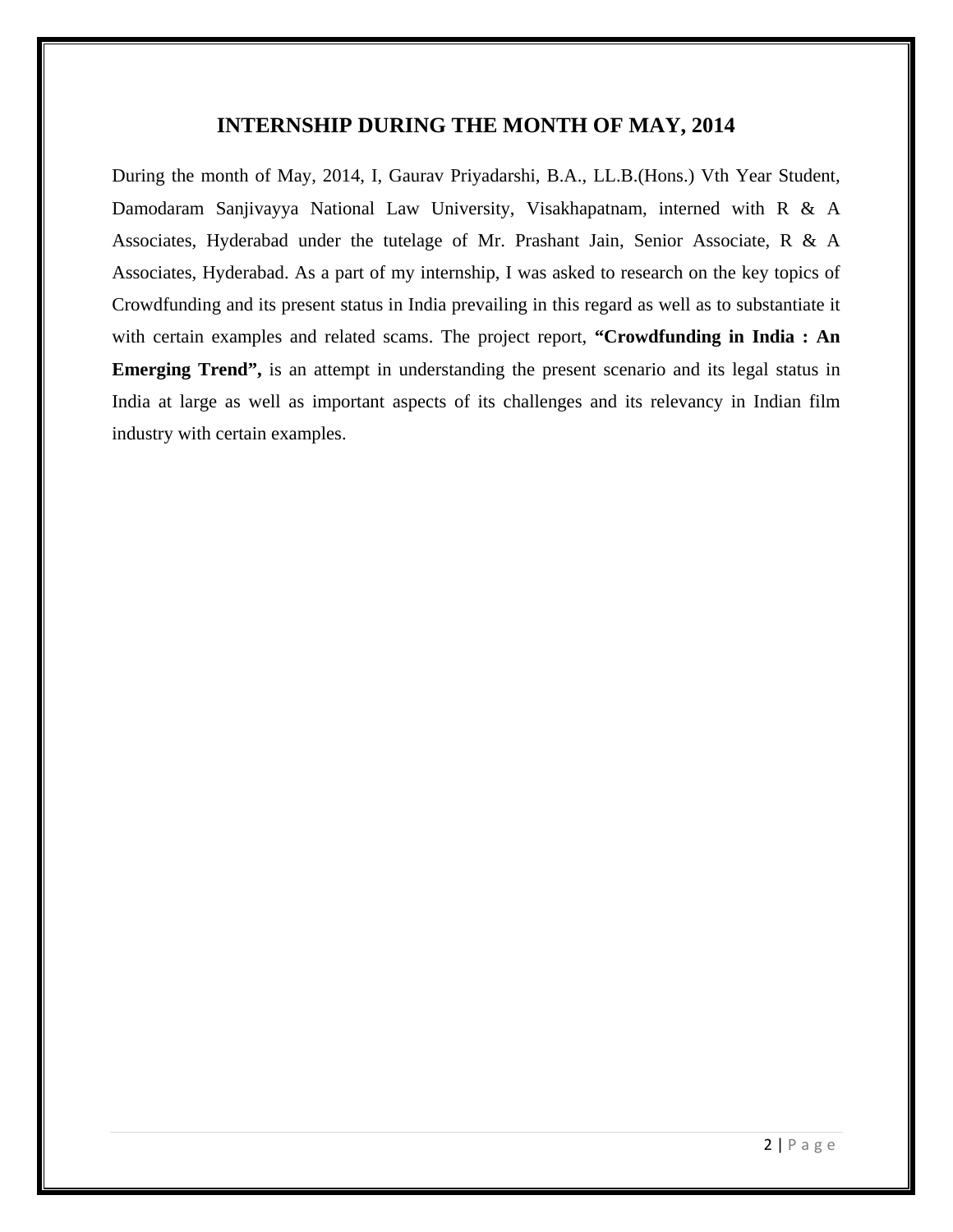## **TABLE OF CONTENTS**

| 1. |                                                                          |  |
|----|--------------------------------------------------------------------------|--|
| 2. |                                                                          |  |
| 3. |                                                                          |  |
| 4. |                                                                          |  |
| 5. |                                                                          |  |
| 6. |                                                                          |  |
| 7. |                                                                          |  |
| 8. |                                                                          |  |
| 9. |                                                                          |  |
|    | 10. What Are The Laws For Regulations Of Crowdfunding: India10           |  |
|    |                                                                          |  |
|    | 12. What Is The Present Regulatory Atmosphere Of Crowdfunding: India10   |  |
|    |                                                                          |  |
|    | 14. Various Sayings Of Founders' Of Crowdfunding Websites Based India 11 |  |
|    |                                                                          |  |
|    |                                                                          |  |
|    |                                                                          |  |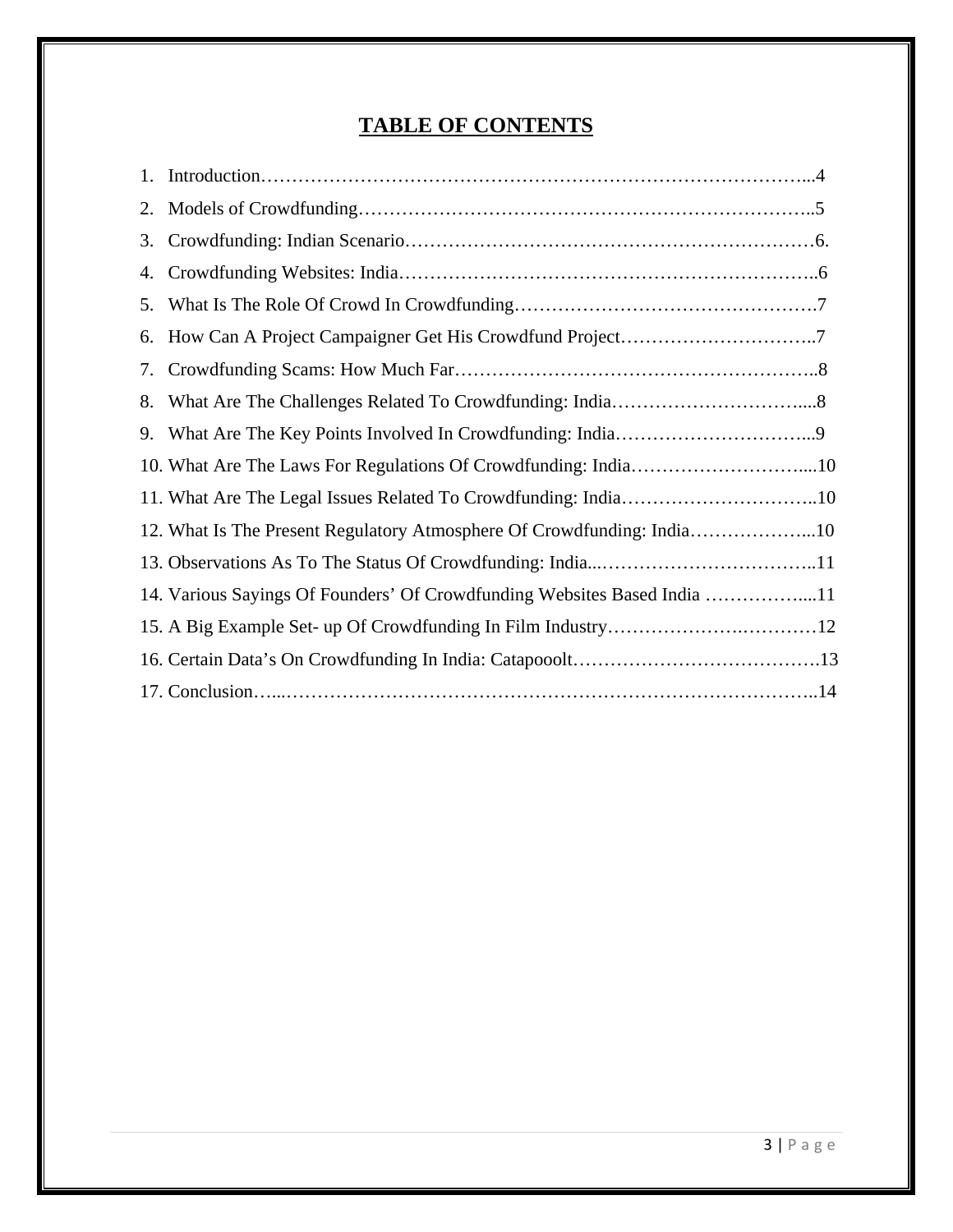#### **INTRODUCTION**

CrowdFunding is an internet-inspired means of raising money from the mass market, for a project or business. It simply means: "*A continuous and growing series of virtual on-line auction houses, matching borrowers and lenders; investors and investees; and donors and donees".* There are three parties involved in it: namely **Project Campaigner or Entrepreneur**, **Website Platformer**, and **Crowd or Investor** as to constitute the business of crowdfunding, whereas the role of Website Plat former is to bring the other two Parties jointly and they meet together.

Crowdfunding has its origins in the concept of crowdsourcing, which is the broader concept of an individual reaching a goal by receiving and leveraging small contributions from many parties whereas Crowdfunding is the application of this concept. Hence, Crowd funding, a popular concept started in the US and the UK, is an emerging way of raising capital, through the use of internet or social networking sites such as Facebook or LinkedIn or Twitter or even some dedicated websites.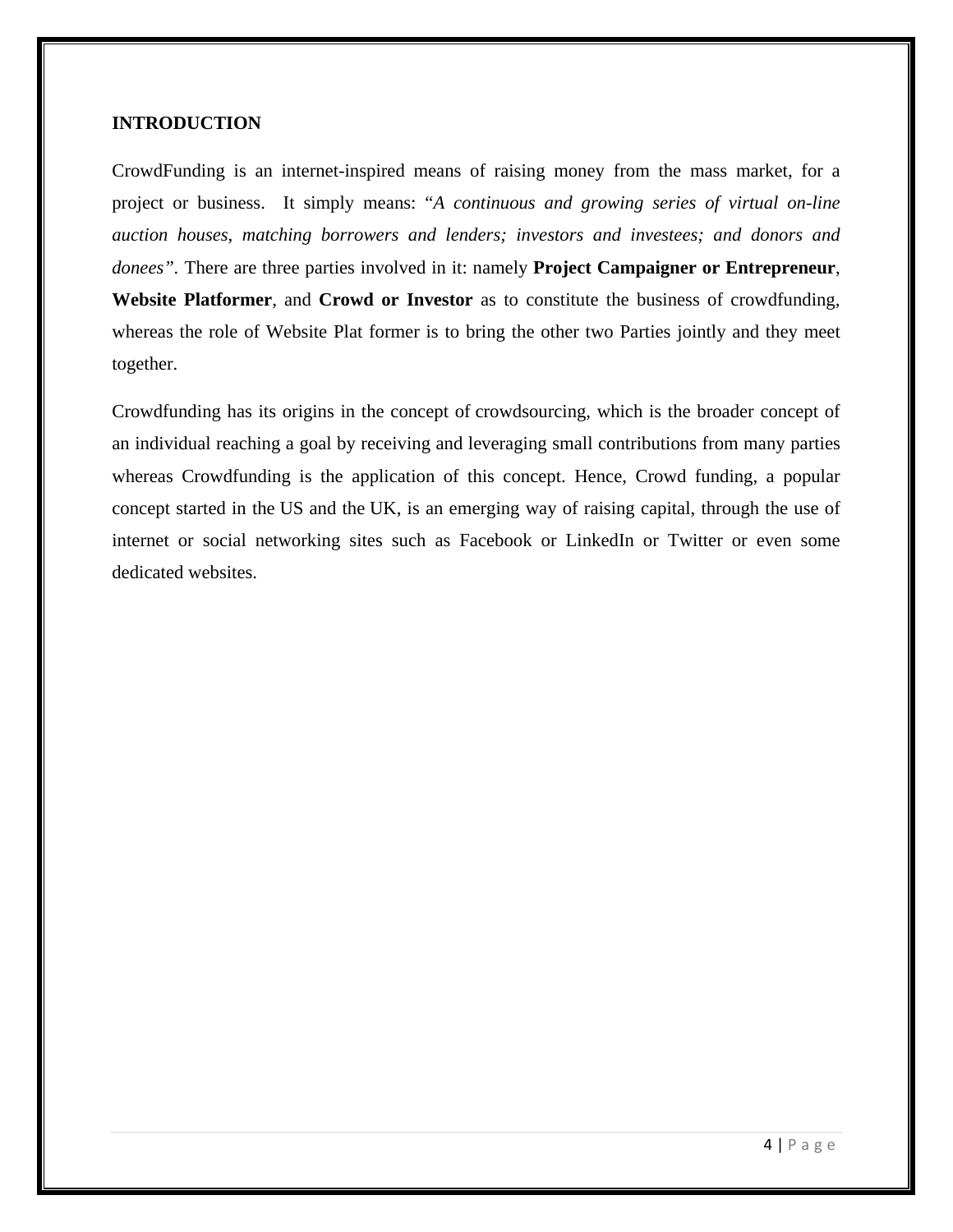#### **MODELS OF CROWDFUNDING**

There are three models of CrowdFunding to comprehend its concept, these are:

- **1. Donation and Reward based:** The platform accepts a donation from many donors for projects. In most cases, the return is in the form of incentives whether it is in tangible or intangible form. Hence the return includes finished goods like the "pebble watch" or a signed DVD of the movie received by the crowd. Sites like Ketto do this kind of crowd sourcing in India. In India, this form of model is basically a NGO type model where the donor donates to done for a charitable or benevolent purpose and in return the donor receives hardly incentives.
- **2. Lending Based CrowdFunding:** These borrowers take money with a promise to return it with certain interests from different people (lenders) and facilitate loans or microfinance to the needy. This model is used where the Campaigner approaches Lenders through Website Plat formers and borrow the money. In return, the Campaigner paybacks the borrowed amount with certain rate of interests as specified by the Lenders. Thus, Milaap is an example of such crowd sourcing in India.
- **3. Equity Based CrowdFunding:** This mode of crowdfunding, where investors take a share of equity in the project or startup, is not legal in India yet. In this model, the Entrepreneur (the Project Campaigner) approaches the Investors through Website Plat formers to invest in the project and in return they can hold certain shares of equity in that project or startup.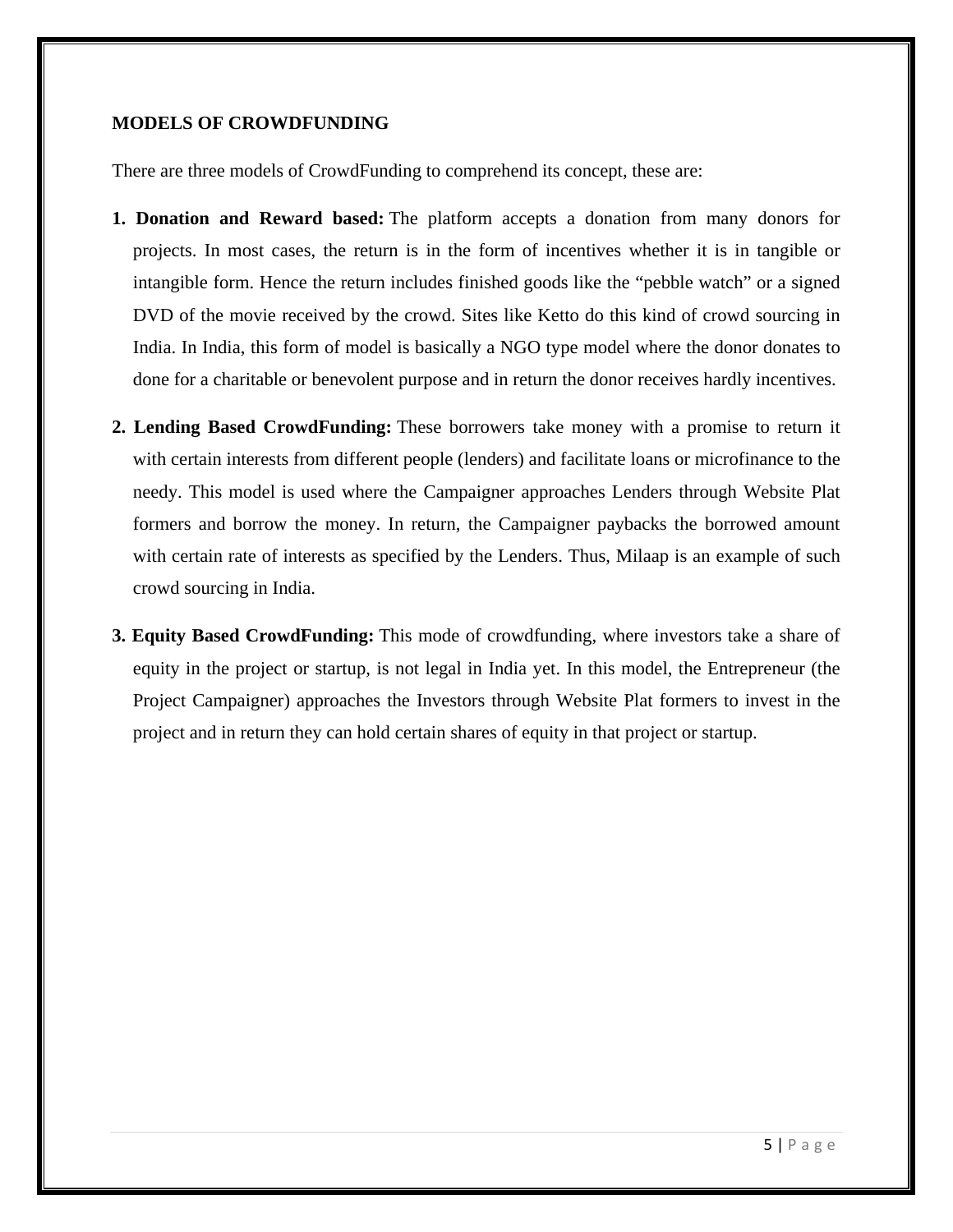#### **CROWDFUNDING: INDIAN SCENARIO**

Interestingly, it can be said that India has seen a massive crowdfunding success story many years before the term was coined: the story of the Reliance Industries founder Dhirubhai Ambani. His small yet growing textile business was crowdfunded by communities across the Indian state of Gujarat. Today's India with its huge market and human capital has become a popular destination for global business and other investments that have identified opportunities. In the next six months or so, many crowdfunding platforms are expected to be in India. Worldwide, nearly a thousand such platforms will be launched. Recently, platforms such as Wishberry and Ignite Intent have been launched in the country. There have been attempts at crowdfunding for events like the Goa Project and campaigns like Teach for India. Crowdfunding is slowly becoming an alternative funding channel for the film industry. Film Director Pawan Kumar from Karnataka recently raised Rs 51 lakh using Facebook and other platforms. The three based models of crowdfunding are Donation and Reward Based Crowdfunding; Lending based Crowdfunding; and Equity based Crowdfunding. Out of them, only Donation and Reward based Crowdfunding; and Lending based Crowdfunding are very popular in India whereas Equity based Crowdfunding is not legalized in India as of now.

#### **CROWDFUNDING WEBSITES: INDIA**

These are list of Crowdfunding websites based in India is:

- **Ignite Intent**
- **PikAVenture**.com
- **start51.com**
- **YourSeva**
- **RangDe**
- **WeFunder**
- **Ketto**
- • **LetsVenture**
- **WishBerry**
- **Catapooolt**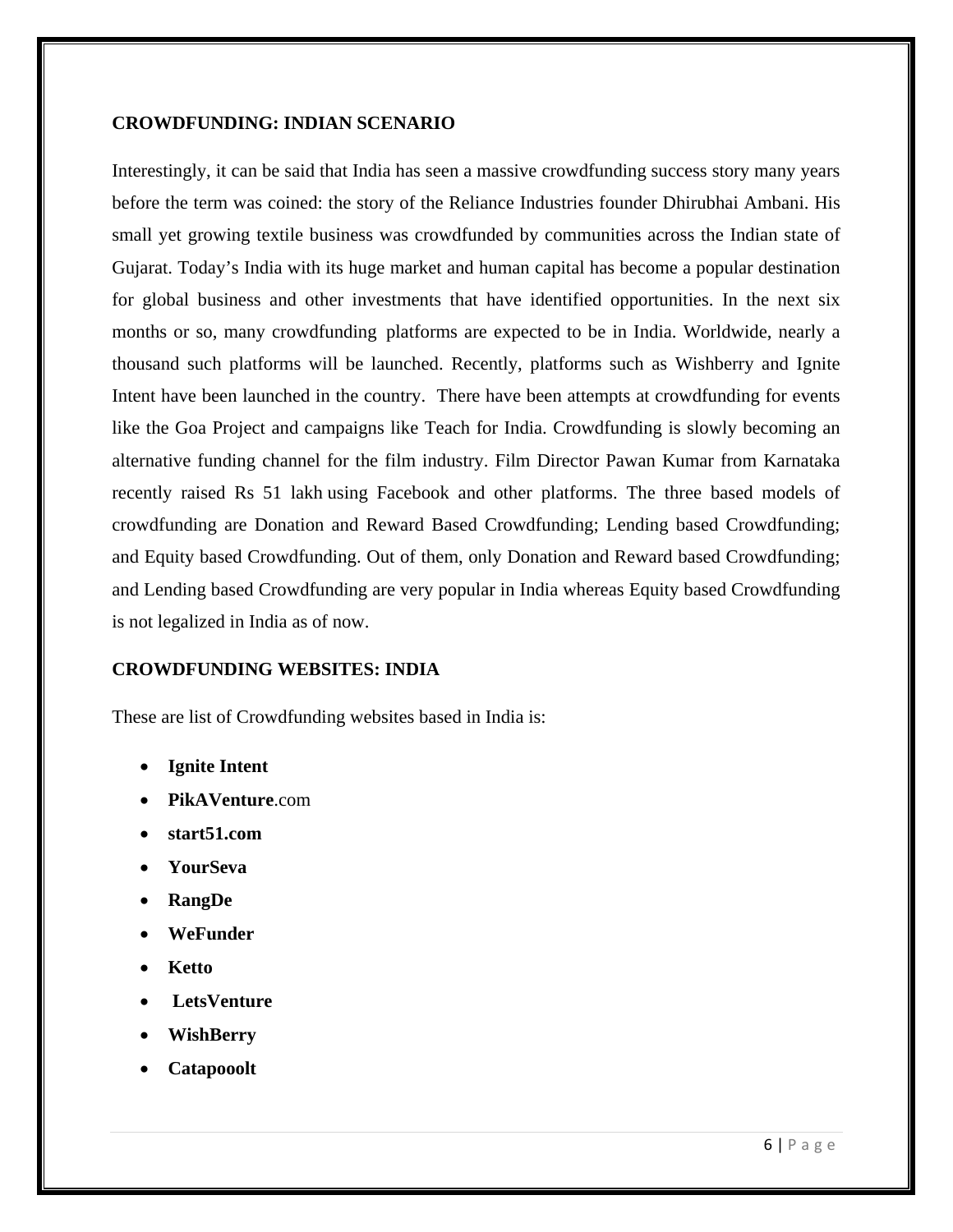#### **WHAT IS THE ROLE OF CROWD IN CRWODFUNDING?**

An individual who takes part in crowdfunding initiatives tends to reveal innovative orientation for interaction, social identification with the content, cause or project selected for funding as a part of the initiative,(monetary) exploitation, which motivates the individual to participate by expecting a payoff.

- The inputs of the individuals in the crowd will trigger the crowdfunding process and influence the ultimate value of the offerings or outcomes of the process.
- Each individual acts as an agent of the offering, selecting and promoting the projects in which they believe.
- They will sometimes play a donor role oriented towards providing help on social projects. In some cases they will become shareholders and contribute to the development and growth of the offering.
- Each individual disseminates information about projects they support in their online communities, generating further support (promoters).

#### **HOW CAN A PROJECT CAMPAIGNER GET HIS CROWDFUND PROJECT?**

Many projects fail because their product prototype isn't impressive and hence is unable to attract backers. Here are a few points that One (Borrower; Invitees; Donees) should consider before launching One's crowdfunding drive:

- Choose a platform or to create an online profile
- Get your content ready and explain your project
- Create Interest for fund raising goals
- Get payments right
- Share the same with public at large, including your peers, relatives, friends of friends, and so forth.
- Use social media to reach out more people and keep them up-to-date on the project with the same enthusiasm as it started throughout the fundraising process.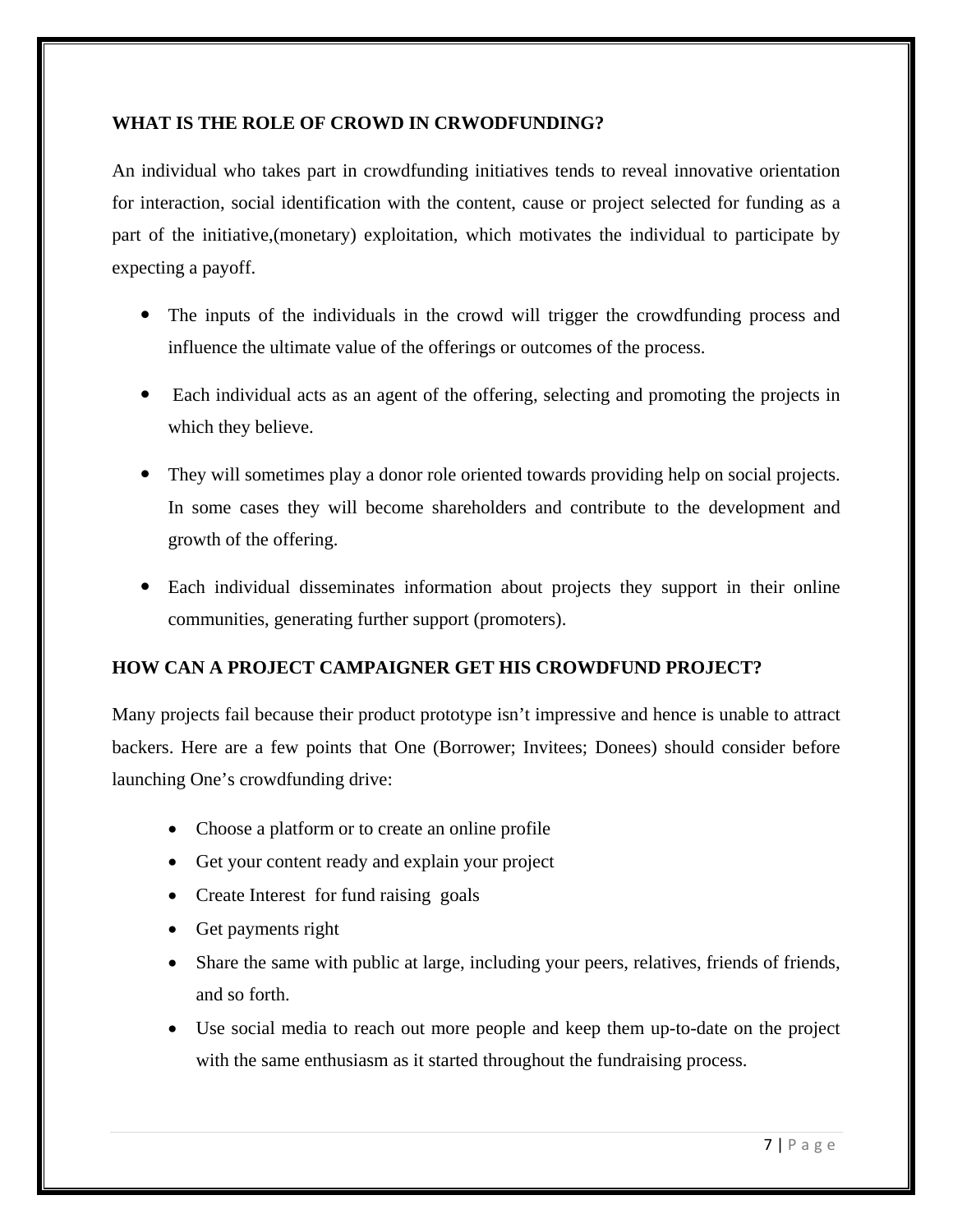#### **CROWDFUNDING SCAMS: HOW MUCH FAR?**

A Recent study commissioned by the World Bank that addressed the issue of crowdfunding scam in detail did not cite a single case. As published by the Economic Times. The \$1.5 million worth of reported scams are less than 1 per cent of the total money raised by Kickstarter for projects in last five years. An example of Crowdfunding scam where someone copied Ken Lowery and Robert Wilson IV's Kickstarter campaign for Like a Virus, including the video, and made it into an IndieGoGo campaign, presumably planning to pocket the money and run.

Indian view: *"Product-based projects are in huge demand but they are also the most risky as such projects have high chances of being fake,"* Due diligence is required before accepting such Projects said Rajat Das, founder of Delhi based crowdfunding platform , thehotstart.com.

 *"If you compare the scam rate in crowdfunding, it is much lower than even IPOs,"* said Ahmedabad based Ateet Bajaj, who founded crowdfunding platform start51.com .

#### **WHAT ARE THE CHALLENGES RELATED TO CROWDFUNDING IN INDIA?**

- **1.** Low trust levels of doing the things online are also a challenge in India.
- **2.** As long as the crowdfunding platforms on behalf of project campaigners or entrepreneurs are not making any financial promises to the contributors, they should not be safe to operate especially in case of Lending based model and Equity based model.
- **3.** The crowdfunding industry is not so investor-friendly in India.
- **4.** People are not ready for this concept as it is new one and online based, channelized through Internet.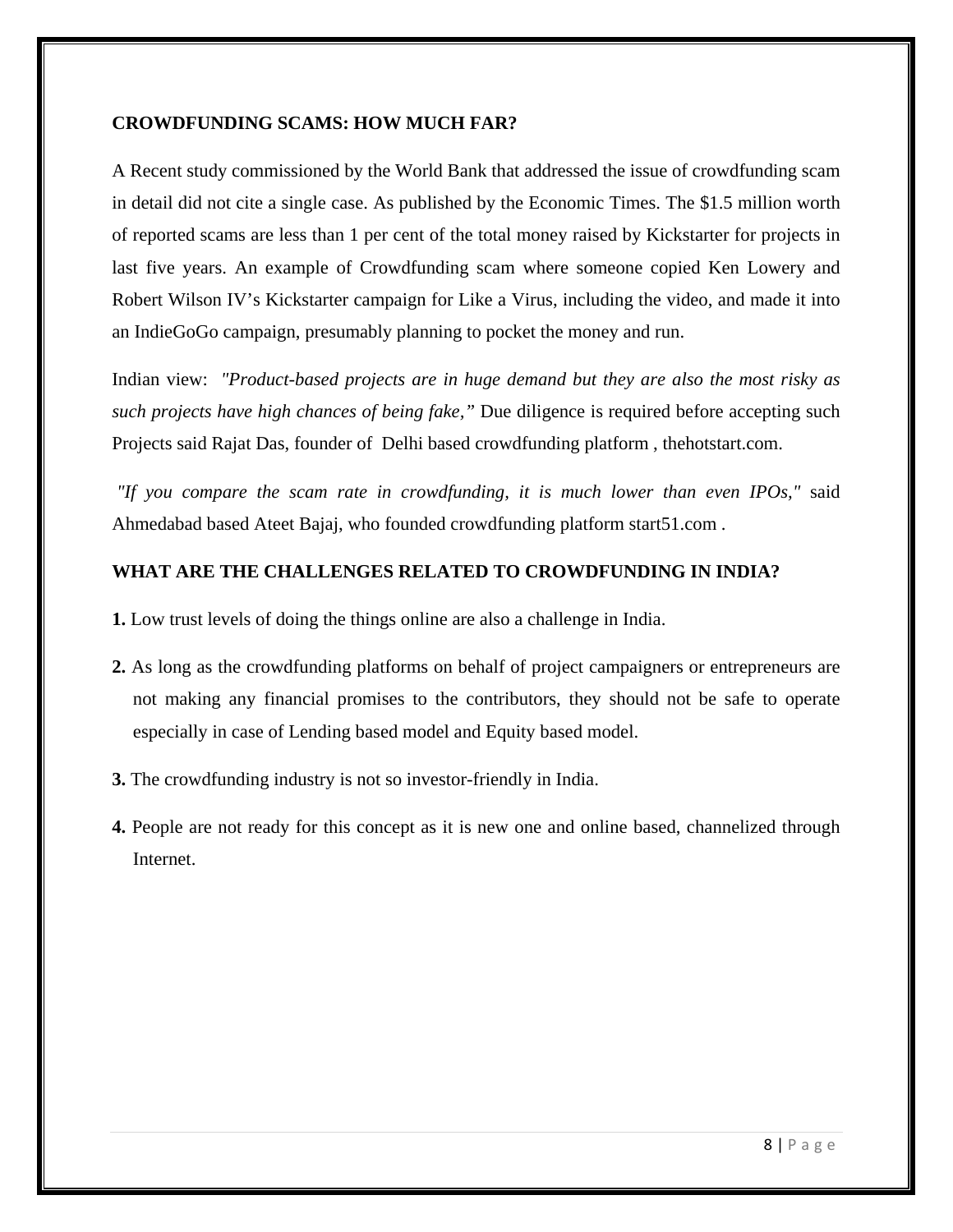#### **WHAT ARE THE KEY POINTS INVOLVED IN CROWDFUNDING: INDIA**

- **1. The crowd cannot get any shares or profits from the success of the company:** Firstly, crowdfunding in India is quite a misnomer. In the USA, if you are funding a company through a crowdfunding platform you can hope to get some shares in the company and profit from the success of the company. However, this is not possible in India. Here, capital markets law and regulators such as SEBI tightened the screws of the system, and it is practically impossible for a startup to raise money from the public until it becomes profitable and reaches a big scale. The company looking for crowdfunding has little to offer as incentives to the potential funders in India.
- **2. Offering incentives may be seen as offering return on investment:** It is an open legal question as to what can be offered to the crowdfunders as incentive - apart from the satisfaction of seeing the proposed idea coming to reality.
- **3. Who ensures that promises are kept?** : To get the money out of the crowd, the fund seekers make many sweet promises. What if those promises are not kept? What if he made promises knowing he will never be able to fulfill them? What if money has been raised as pre-orders, and the final product created turns out to be not of a reasonable or merchantable quality? What if a sweet talker makes a lot of promises, raises a hefty fund from the public, and then just run away with the money? The funding platforms reputation is in question, so they must act as a watchdog to a certain extent. However, creating a legal regime with respect to this is much necessary to keep such business in a lawful manner.
- **4. Auditing and accounting of the funds raised:** It is necessary that the funders should have a right to know how the funds raised have been used. Why else will they believe in the System if there is no transparency?
- **5. Role and liability of the funding platforms:** The funding platforms are going to be of great systemic importance to the entire crowdfunding ecosystem. We must ensure that they also follow a set of rules, maintains fairness in the proceedings, and are held to be accountable for wrong doing.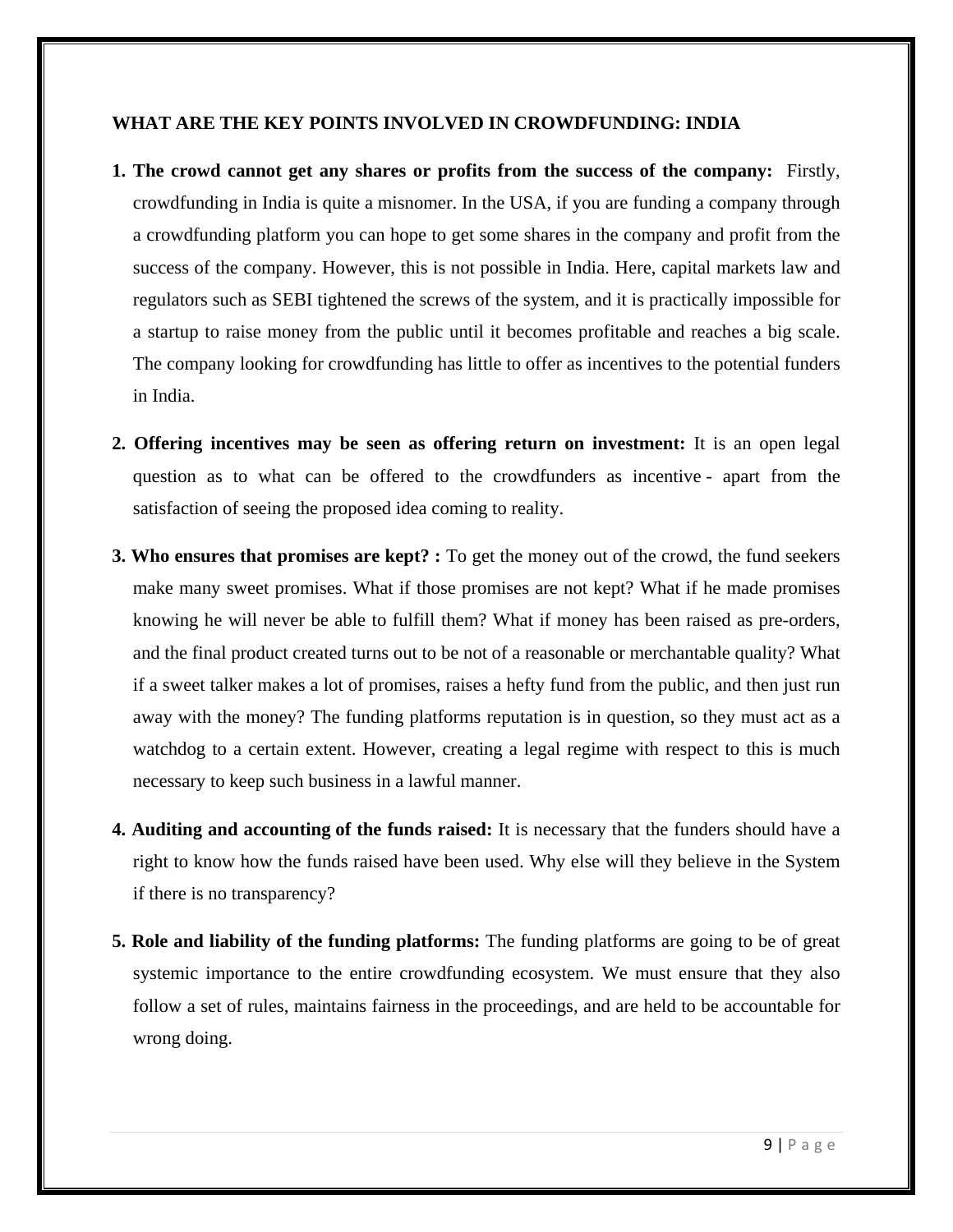#### **WHAT ARE THE LAWS FOR REGULATIONS OF CROWDFUNDING IN INDIA?**

The passing of the JOBS (Jumpstart Our Business Startups**)** Bill has led to discussion over a similar Bill in India. There are no specific regulations for Crowd Funding in India as per now.

If the Crowd Funding laws like the U.S are passed in India then retail investors can fund the company using the Internet. Now the question arises, whether the Internet sites through which crowd funding would be done should follow the regulations of SEBI, whether the site through which Crowd Funding would be done needs to have a registration with the SEBI as the site is acting as an intermediary.

#### **WHAT ARE THE LEGAL ISSUES RELATED TO CROWDFUNDING IN INDIA?**

There are legal issues around crowdfunding in India, since equity-based online crowdfunding is not legalized in India yet. It was made legal in the US under Jumpstart Our Business Startups Act (JOBS) Act. Of the three crowdfunding models, donation-based crowd funding is the most pragmatic approach as of now. Lending-based microfinance platforms like KIVA need approvals from the central bank. The Reserve Bank of India in 2011 approved Milaap, a non-profit microfinance institution to crowdfund from the overseas.

However, it is not final, there is still ambiguitiy exists as to the regulation of crowdfunding as it differs from individual perspectives.

## **WHAT IS THE PRESENT REGULATORY ATMOSPHERE OF CROWDFUNDING IN INDIA?**

Here in India, the concept is catching up fast and is posing a danger at the same time as many money laundering schemes might run in the name of crowdfunding via social media, pushing SEBI to set up a regulatory framework if it is found that such platforms involve large amounts of money or issuance of securities. A discussion is on to find a nodal agency for such activities following a talk with various stakeholders like banking regulator RBI, Finance Ministry and Corporate Affairs Ministry. An official from SEBI stated that apart from setting up new rules after discussions with the stakeholders, any crowdfunding involving sale of securities can be either regulated under SEBI's existing norms for Collective Investment Schemes or Alternative Investment Funds.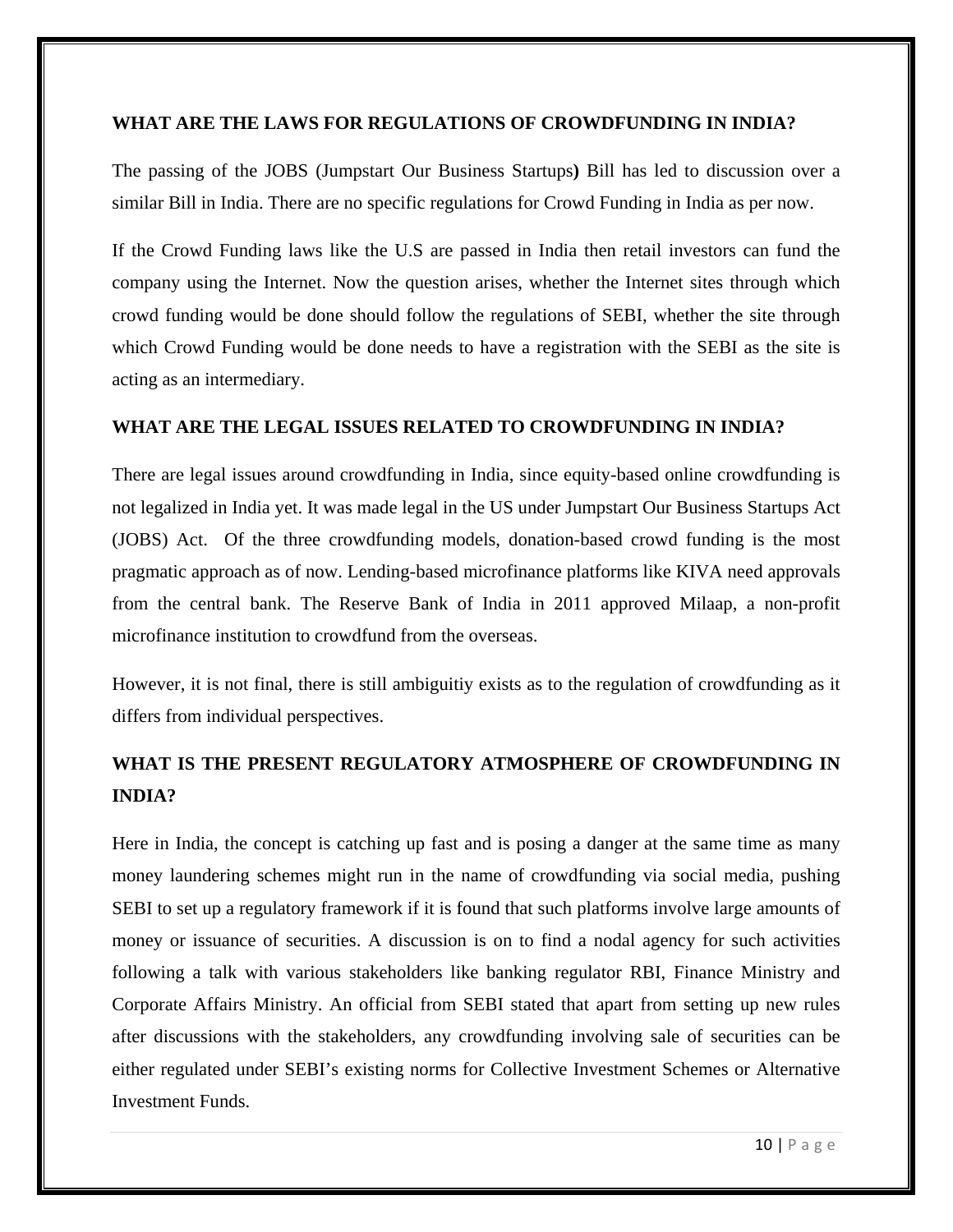Thus, it is not final whether the crowdfunding be regulated as per the Collective Investment Schemes or Alternative Funds under the SEBI.

#### **OBSERAVTIONS AS TO THE STATUS OF CROWDFUNDING IN INDIA**

Thus, there is a need of solid crowd funding law and good regulation will enable the Indian startups in a great way which ensures that the probability of committing a fraud is near to zero provided if some adequate steps are taken by SEBI to ensure protection. This is because as Crowd Funding is done through the use of Internet platform it allows investors to directly connect with the company. Thus it needs more transparency and democratize investment in startups. In the context of India, transparency and trust is more essential as there are always numerous complaints of small level businesses committing 'fraud' with the people on regular basis.

## **VARIOUS SAYINGS OF FOUNDERS'S OF CROWDFUNDING WEBSITES BASED IN INDIA**

- **1**. Varun Seth, the Founder & CEO of Ketto, a crowdfunding platform based in Mumbai, feels that there is still hope for crowdfunding as India is being the biggest countries for Non Government Organisations (NGOs), so crowdfunding stands a big chance. Section 135 of the new Companies Act, 2013 which mandates all companies to spend 2% of their average net profits on corporate social responsibility, will also help in gaining crowdfunding attraction.
- **2.** Priyanka Agarwal, CEO of a crowd-funding Wishberry website said: If a Campaigner wasn't offering 'profits' for raising of funds for films from local and foreign contributors, then he wouldn't have faced any legal issue."
- **3**. Priyanka Agarwal, CEO of a crowd-funding Wishberry website distinguished between Crowdfunding and Crowdinvesting. She said, Crowd-funding is when people fund a movie or gig or any creative project in exchange for tangible and intangible rewards and incentives, for example premier or VIP passes, name on credits, music lessons, autographed merchandise. Whereas, Crowd investing is when many investors come together to fund a venture in exchange for equity in that venture or profit sharing or loan payback with interest, basically a financial gain which is absent in Crowdfunding.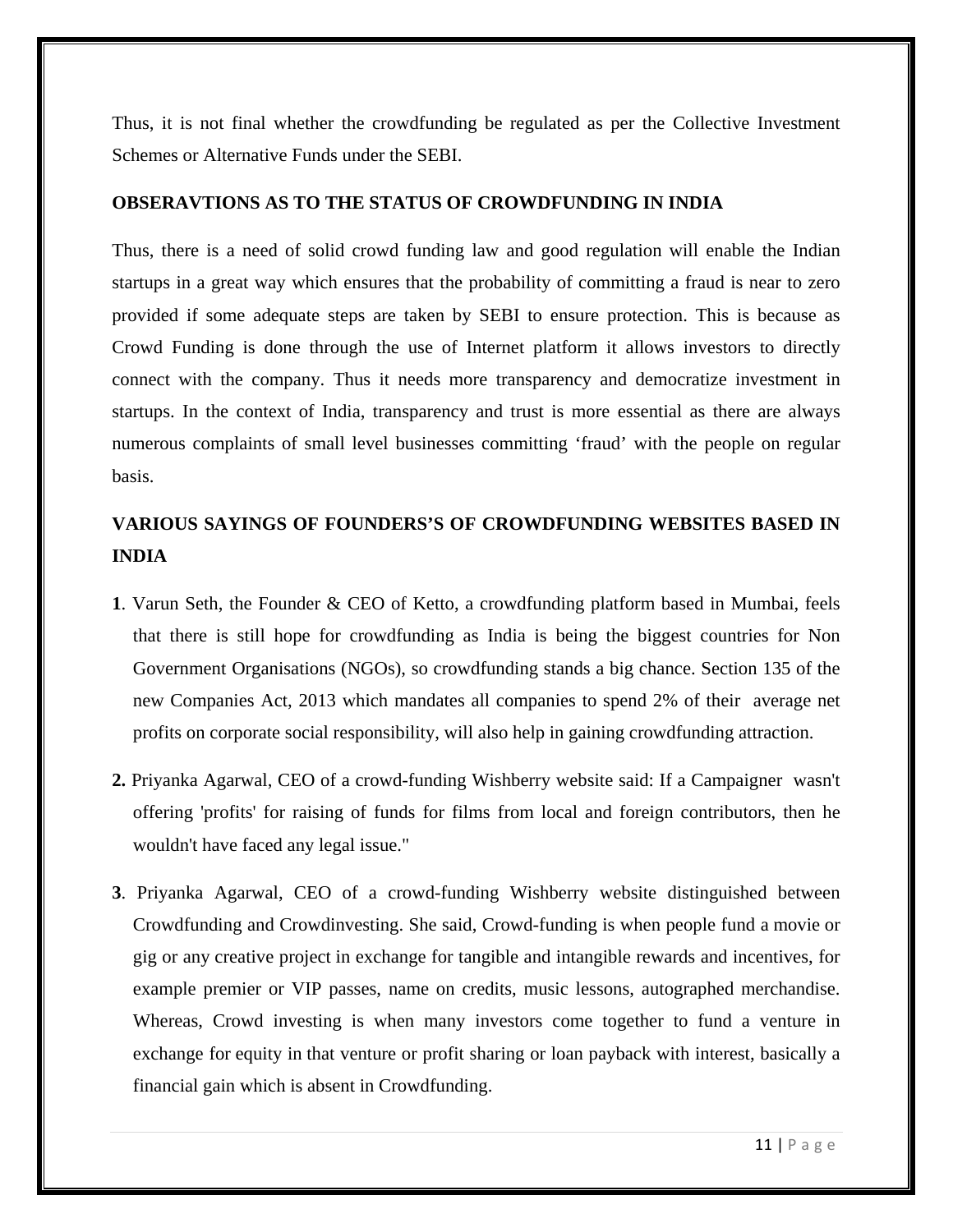#### **A BIG EXAMPLE SET- UP OF CROWDFUNDING IN FILM INDUSTRY**

"Lucia" and "I am" films are the two great examples of success in relation to crowd funding for film industry. Lucia, an independent Kannada film made by an ex-IT professional, Pawan Kumar . It made on the total budget of Rs 71 lakhs and has been already sold to Udaya TV for about Rs 95 lakhs. The film has almost 600 producers approached through his crowdfunded campaigning link. Lucia is being the first ever crowdfunded regional film which managed to raise Rs 51 lakhs in a span of just 31 days!

This film is thus yet another ratification of crowdfunding, which is a \$6 Billion global phenomenon today. It is gradually firming up its presence and success in India. "I Am" fim directed by Onir which been financed through contributions by more than 400 persons, approached through Wishberry Site.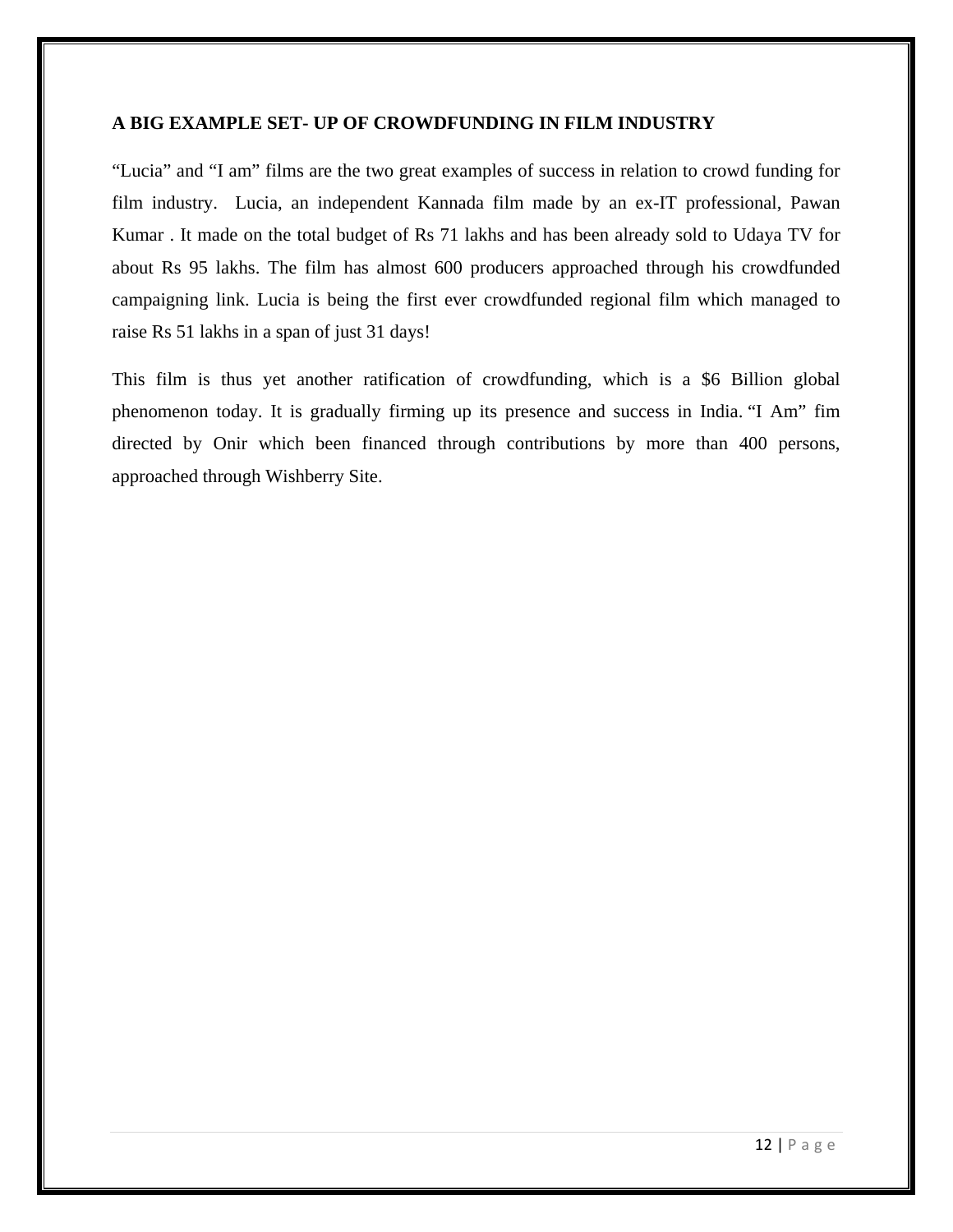#### **CERTAIN DATAS ON CROWDFUNDING IN INDIA: CATAPOOOLT**

As per the Data Source Analysis of existing platforms and key crowdfunded projects done by team at Catapooolt, the various datas are as follow:

- i) Total number of projects crowdfunded so far: More than 150!
- ii) Total amount raised through crowd-funding in India: More than INR 300 Lakhs!
- iii) Highest amount crowdfunded for a single project: INR 84 Lakhs (Onir's film I AM)
- iv) Highest number of contributors for a single project: 610 (Pawan Kumar's film LUCIA)
- v) Crowdfunding Platforms: More than 3
- vi) Average contribution per project: Rs 2,800/-
- vii) Average number of contributors per project: 24
- viii) Most contributors are from cities Mumbai and Delhi. Almost 60% of current funders are coming from non-metros and international destinations.
- ix) Most crowdfunders are currently males aged between 25-40 years